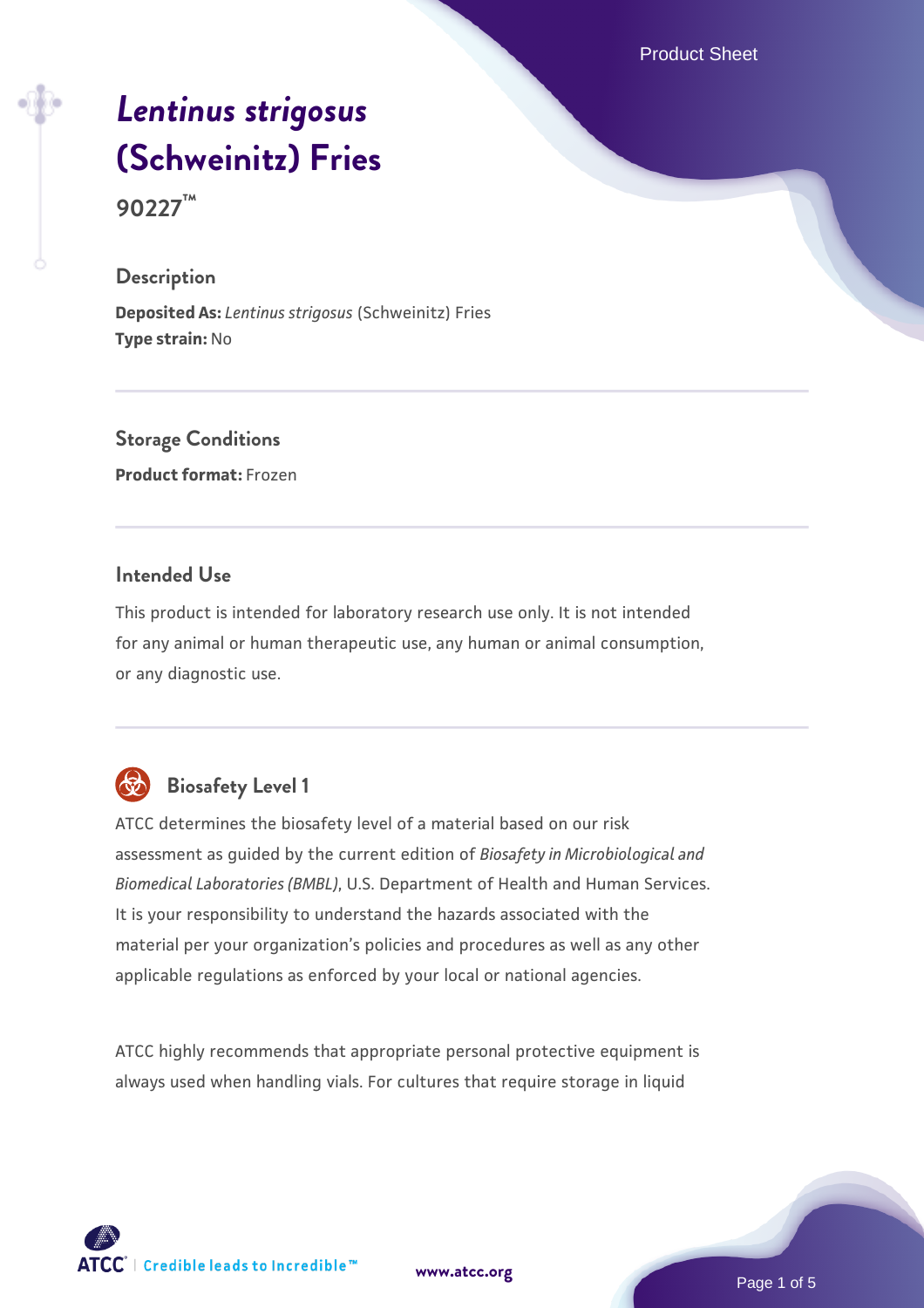### *[Lentinus strigosus](https://www.atcc.org/products/90227)* [\(Schweinitz\) Fries](https://www.atcc.org/products/90227) **Product Sheet** Product Sheet **90227**

nitrogen, it is important to note that some vials may leak when submersed in liquid nitrogen and will slowly fill with liquid nitrogen. Upon thawing, the conversion of the liquid nitrogen back to its gas phase may result in the vial exploding or blowing off its cap with dangerous force creating flying debris. Unless necessary, ATCC recommends that these cultures be stored in the vapor phase of liquid nitrogen rather than submersed in liquid nitrogen.

# **Certificate of Analysis**

For batch-specific test results, refer to the applicable certificate of analysis that can be found at www.atcc.org.

# **Growth Conditions**

**Medium:**  [ATCC Medium 336: Potato dextrose agar \(PDA\)](https://www.atcc.org/-/media/product-assets/documents/microbial-media-formulations/3/3/6/atcc-medium-336.pdf?rev=d9160ad44d934cd8b65175461abbf3b9) **Temperature:** 35-40°C

# **Material Citation**

If use of this material results in a scientific publication, please cite the material in the following manner: *Lentinus strigosus* (Schweinitz) Fries (ATCC 90227)

#### **References**

References and other information relating to this material are available at

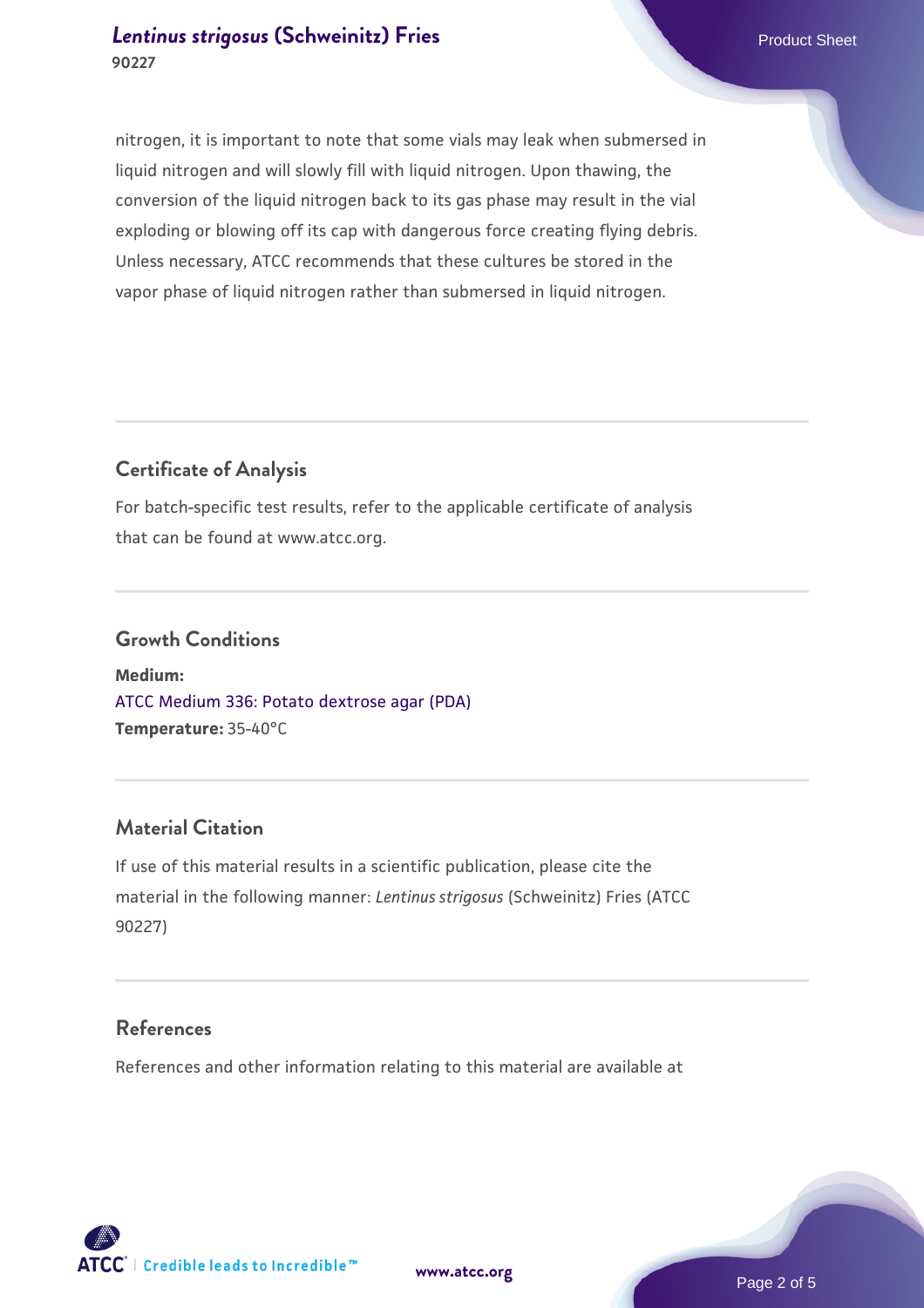*[Lentinus strigosus](https://www.atcc.org/products/90227)* [\(Schweinitz\) Fries](https://www.atcc.org/products/90227) **Product Sheet** Product Sheet **90227**

www.atcc.org.

#### **Warranty**

The product is provided 'AS IS' and the viability of ATCC® products is warranted for 30 days from the date of shipment, provided that the customer has stored and handled the product according to the information included on the product information sheet, website, and Certificate of Analysis. For living cultures, ATCC lists the media formulation and reagents that have been found to be effective for the product. While other unspecified media and reagents may also produce satisfactory results, a change in the ATCC and/or depositor-recommended protocols may affect the recovery, growth, and/or function of the product. If an alternative medium formulation or reagent is used, the ATCC warranty for viability is no longer valid. Except as expressly set forth herein, no other warranties of any kind are provided, express or implied, including, but not limited to, any implied warranties of merchantability, fitness for a particular purpose, manufacture according to cGMP standards, typicality, safety, accuracy, and/or noninfringement.

#### **Disclaimers**

This product is intended for laboratory research use only. It is not intended for any animal or human therapeutic use, any human or animal consumption, or any diagnostic use. Any proposed commercial use is prohibited without a license from ATCC.

While ATCC uses reasonable efforts to include accurate and up-to-date information on this product sheet, ATCC makes no warranties or representations as to its accuracy. Citations from scientific literature and patents are provided for informational purposes only. ATCC does not warrant that such information has been confirmed to be accurate or complete and



**[www.atcc.org](http://www.atcc.org)**

Page 3 of 5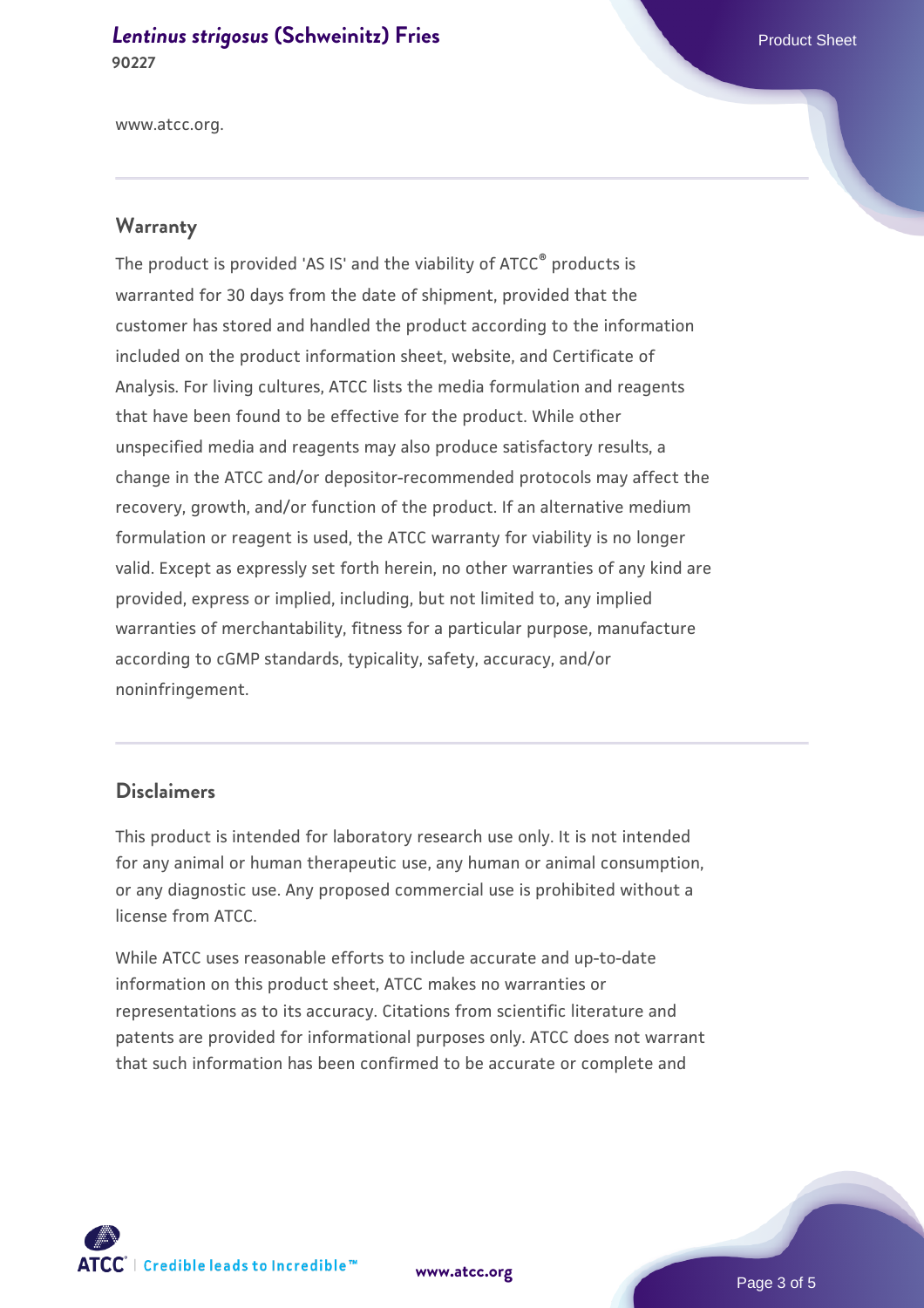the customer bears the sole responsibility of confirming the accuracy and completeness of any such information.

This product is sent on the condition that the customer is responsible for and assumes all risk and responsibility in connection with the receipt, handling, storage, disposal, and use of the ATCC product including without limitation taking all appropriate safety and handling precautions to minimize health or environmental risk. As a condition of receiving the material, the customer agrees that any activity undertaken with the ATCC product and any progeny or modifications will be conducted in compliance with all applicable laws, regulations, and guidelines. This product is provided 'AS IS' with no representations or warranties whatsoever except as expressly set forth herein and in no event shall ATCC, its parents, subsidiaries, directors, officers, agents, employees, assigns, successors, and affiliates be liable for indirect, special, incidental, or consequential damages of any kind in connection with or arising out of the customer's use of the product. While reasonable effort is made to ensure authenticity and reliability of materials on deposit, ATCC is not liable for damages arising from the misidentification or misrepresentation of such materials.

Please see the material transfer agreement (MTA) for further details regarding the use of this product. The MTA is available at www.atcc.org.

#### **Copyright and Trademark Information**

© ATCC 2021. All rights reserved. ATCC is a registered trademark of the American Type Culture Collection.

#### **Revision**

This information on this document was last updated on 2021-05-19

# **Contact Information**